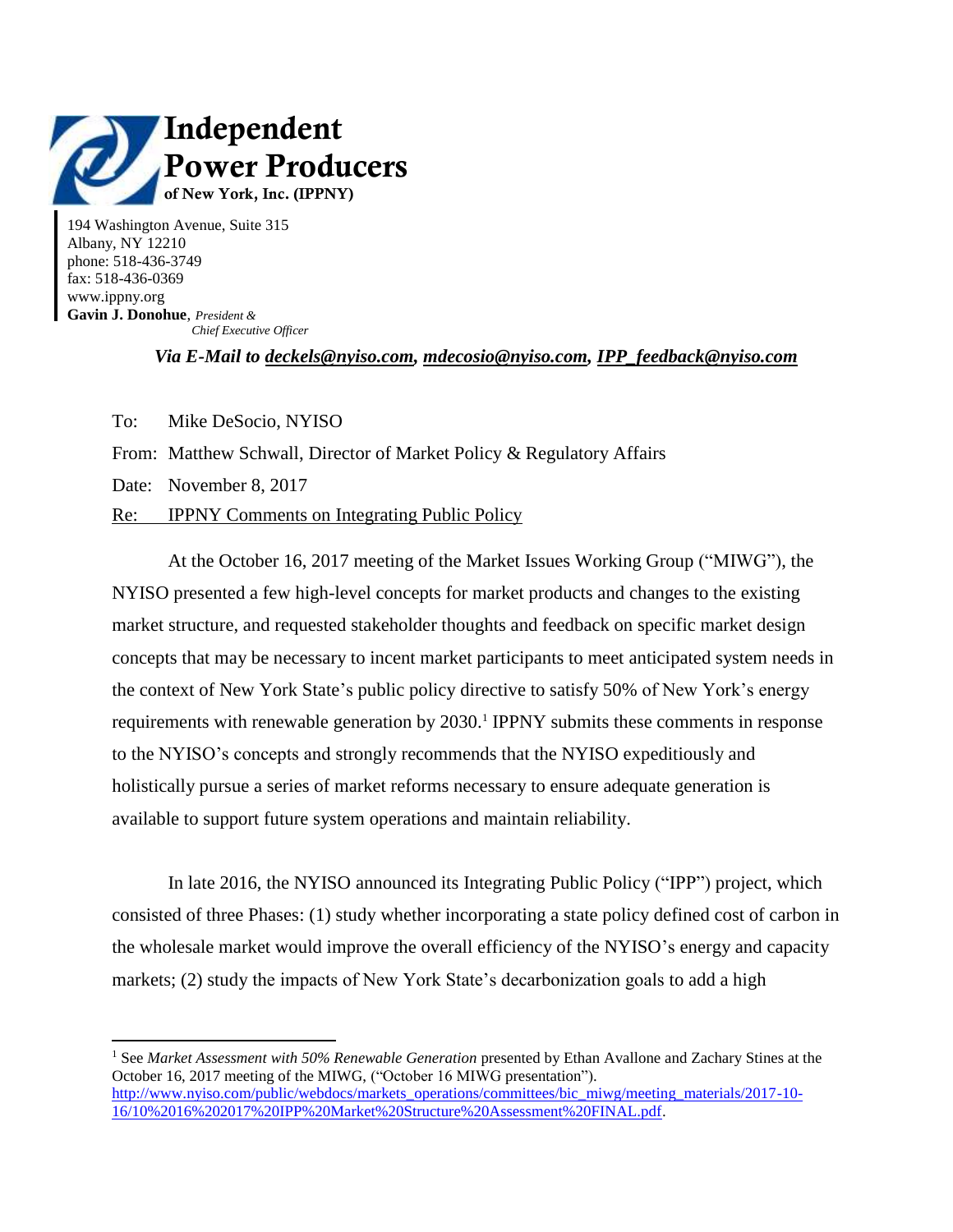penetration of low carbon or carbon-free resources on the current NYISO energy and capacity markets; and (3) determine whether the existing wholesale market construct is sufficient to sustain reliable operations, maintain necessary generation, and incent new generation in order to meet anticipated reliability needs. <sup>2</sup> The NYISO established at the outset that its Phase 1 and Phase 2 efforts would be used to define the framework for its Phase 3 efforts. In August 2017, the NYISO released the Brattle Group's report on pricing carbon in the wholesale market, completing its Phase 1 study work but just beginning the process of developing a proposal for incorporating a cost of carbon into the wholesale energy market.<sup>3</sup> Throughout 2017, the NYISO presented the results of Phase 2 to stakeholders and, in December of this year, plans to include those results in a Market Assessment Whitepaper that will provide recommendations for new market products or changes to the existing market structure that would best support the wholesale market goals of attracting and retaining resources that support New York's future reliability needs. 4

First and foremost, IPPNY compliments the NYISO on the work that has been done to date and continues to strongly support the NYISO's efforts to expeditiously evaluate incorporating a cost of carbon into the energy market. At the same time, it is imperative for both market participants and the NYISO to understand what the future grid may look like with 50% renewables penetration, and Phase 2 has provided some eye-opening results. Informed by Phases 1 and 2, the Market Assessment Whitepaper will serve as the basis of that understanding and the justification for pursuing new market products or market changes deemed necessary to attract and retain generation services needed for reliability purposes. Importantly, as the NYISO embarks on Phase 3, it must do so in lockstep with Phases 1 and 2, as all three Phases of the NYISO's IPP project are intricately related. Just as it is important for market participants to

<sup>&</sup>lt;sup>2</sup> See *NYISO's Integrating Public Policy Project* presented by Nicole Bouchez at the January 31, 2017 MIWG meeting. [http://www.nyiso.com/public/webdocs/markets\\_operations/committees/bic\\_miwg/meeting\\_materials/2017-](http://www.nyiso.com/public/webdocs/markets_operations/committees/bic_miwg/meeting_materials/2017-01-31/NYISO%20Integrating%20Public%20Policy%20Project.pdf) [01-31/NYISO%20Integrating%20Public%20Policy%20Project.pdf.](http://www.nyiso.com/public/webdocs/markets_operations/committees/bic_miwg/meeting_materials/2017-01-31/NYISO%20Integrating%20Public%20Policy%20Project.pdf)

<sup>&</sup>lt;sup>3</sup> On October 27, 2017, the NYISO and the New York Department of Public Service jointly held a stakeholder meeting to begin to consider the development of a carbon pricing proposal and to solicit important issues that must be addressed during that development.

<sup>4</sup> See *Market Assessment with 50% Renewable Generation* presented by Mike DeSocio at the October 3, 2017 MIWG meeting. As noted below, the NYISO has advised Market Participants that they will be given the opportunity to review and comment on sections of the Whitepaper before c complete draft is issued in December. [http://www.nyiso.com/public/webdocs/markets\\_operations/committees/bic\\_miwg/meeting\\_materials/2017-10-](http://www.nyiso.com/public/webdocs/markets_operations/committees/bic_miwg/meeting_materials/2017-10-03/MIWG%2020171003%20Market%20Assessment%20of%20Renewable%20Generation.pdf) [03/MIWG%2020171003%20Market%20Assessment%20of%20Renewable%20Generation.pdf.](http://www.nyiso.com/public/webdocs/markets_operations/committees/bic_miwg/meeting_materials/2017-10-03/MIWG%2020171003%20Market%20Assessment%20of%20Renewable%20Generation.pdf)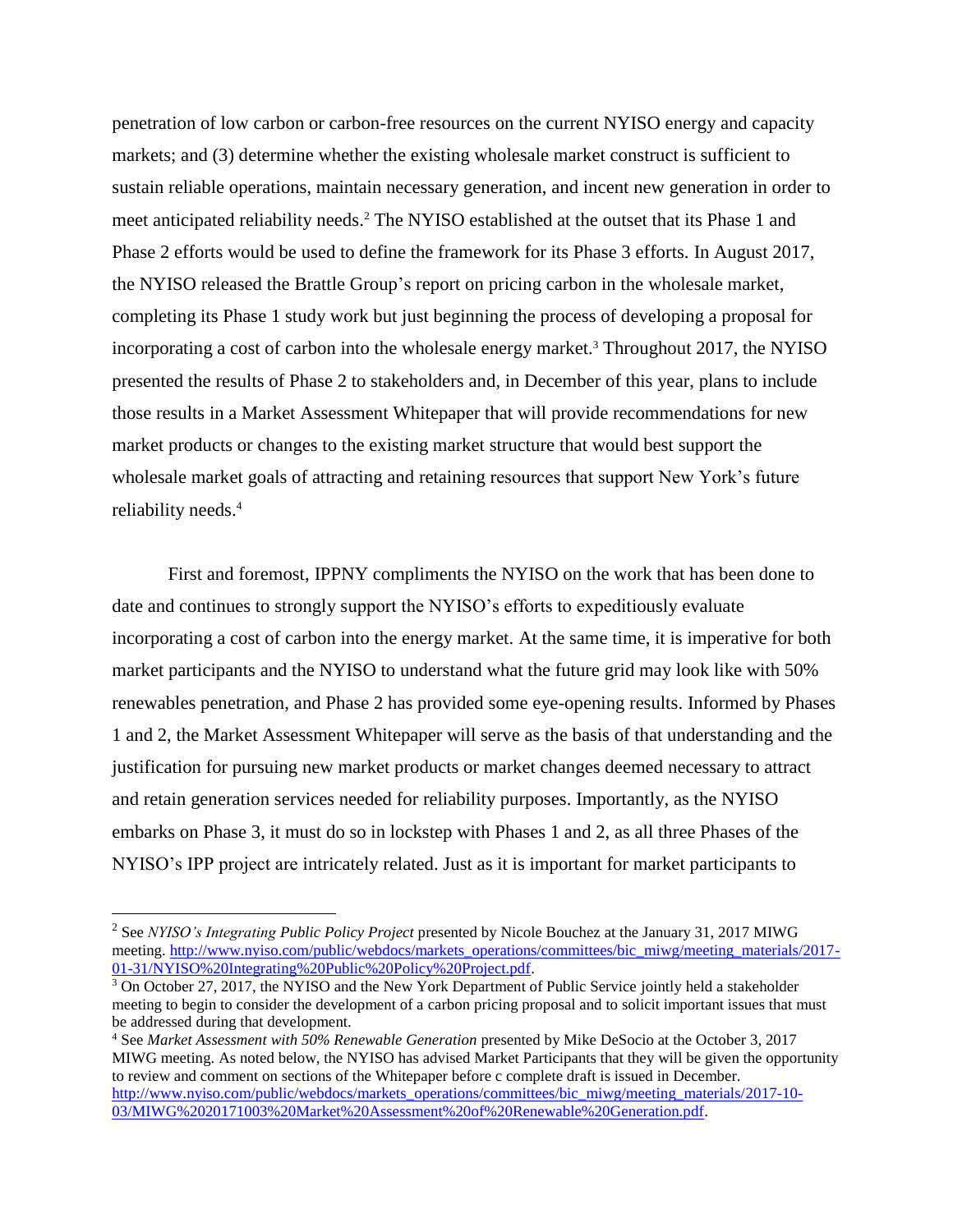understand the impact of 50% renewables on the market, it is similarly important to understand how the resulting market enhancements align with existing market rules and public policy requirements.

The need for multiple market enhancements is obvious. The energy and capacity market results presented to stakeholders in Phase 2 paint a bleak and totally unsustainable picture for those resources that rely exclusively on market revenues to sustain operation. The impact to the energy markets of 50% renewables is to effectively drive Day-Ahead and Real Time Market average LBMPs to \$0 for the majority of operating hours, primarily in Zones A-E but also, albeit to a lesser extent, in Zones F-K<sup>5</sup> Regardless of retirement assumptions, these results are intuitively troubling. Capacity market prices fared no better. While ICAP reference points increased under the assumption that the Demand Curve peaking plant receives \$0/kW-y for net Energy & Ancillary Services, the markets are very long and NYCA spot auction prices are \$0/kW-month for both the winter and summer capability periods, and Zones G-J and J are \$0/kW-month in the winter.<sup>6</sup> The study results also reveal that existing renewable generation in upstate is partially displaced by new renewable generation and that flexible units are observed ramping up and down more frequently in order to balance load, with the largest changes on shoulder days. 7

Based on these results, it is clear that, absent new market products or enhancements, the NYISO's ability to reliably operate the electric system will be in jeopardy. Energy market design never contemplated 50% of resources offering in at or below \$0 and the impact that would have on marginal clearing prices. Likewise, the capacity market was not designed to retain specific generators for their reliability services when ICAP prices are at \$0. Therefore, it is critical for the NYISO to engage stakeholders now in detailed discussion regarding new market products or

<sup>5</sup> See *Integrating Public Policy Phase 2: Reviewing Real Time Energy Market Simulation Results*, presented by Nicole Bouchez, Ph.D. at the September 25, 2017 meeting of the MIWG, at 37-44 ("September 25 MIWG presentation").

[http://www.nyiso.com/public/webdocs/markets\\_operations/committees/bic\\_miwg/meeting\\_materials/2017-09-](http://www.nyiso.com/public/webdocs/markets_operations/committees/bic_miwg/meeting_materials/2017-09-25/MIWG%2020170925%20results%20presentation.pdf) [25/MIWG%2020170925%20results%20presentation.pdf.](http://www.nyiso.com/public/webdocs/markets_operations/committees/bic_miwg/meeting_materials/2017-09-25/MIWG%2020170925%20results%20presentation.pdf) 

<sup>6</sup> See *Integrating Public Policy: The ICAP Market – Final Findings and Sensitivities*, presented by Meghan Castellano and Nathaniel Gilbraith, Ph.D. at the August 22, 2017 ICAP Working Group, at 16-17. [http://www.nyiso.com/public/webdocs/markets\\_operations/committees/bic\\_icapwg/meeting\\_materials/2017-08-](http://www.nyiso.com/public/webdocs/markets_operations/committees/bic_icapwg/meeting_materials/2017-08-22/agenda%204%20IPP-ICAP-final-results.pdf) [22/agenda%204%20IPP-ICAP-final-results.pdf.](http://www.nyiso.com/public/webdocs/markets_operations/committees/bic_icapwg/meeting_materials/2017-08-22/agenda%204%20IPP-ICAP-final-results.pdf)

<sup>7</sup> September 25 MIWG presentation at 27-30 and 21-24.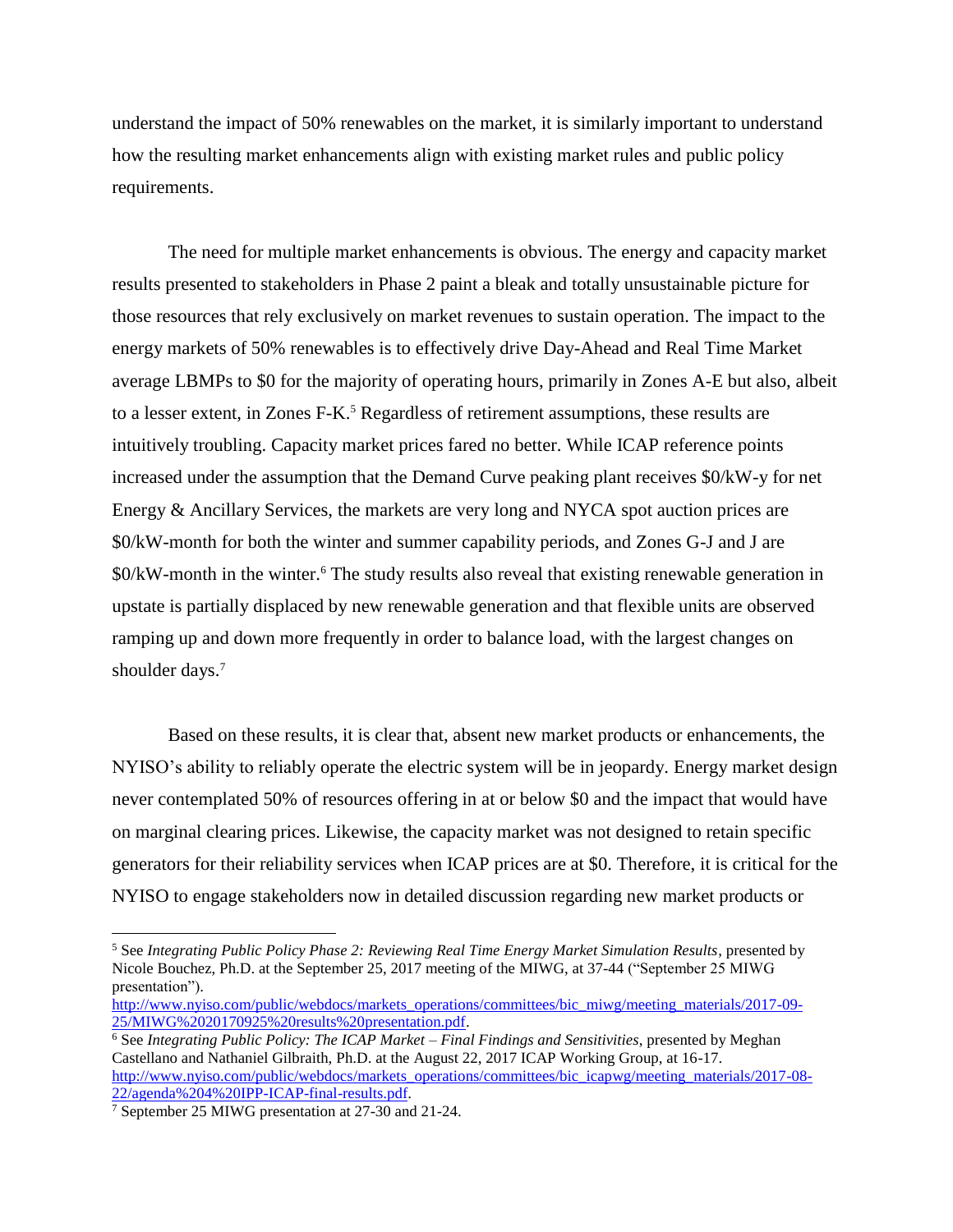enhancements it believes may be necessary to reliably operate the system and ensure the ongoing development of competitive markets.

For instance, the initial concepts, presented by the NYISO at the October 16 MIWG meeting to create a ramping product and separate products for regulation up and regulation down, are fully consistent with the reliability needs identified by the Phase 2 findings.<sup>8</sup> Study results indicate that, as more renewables are added to the system, net load becomes increasingly unpredictable on both peak and shoulder days, indicating a need for flexible ramping capability and an associated market product to retain and attract the proper resources. <sup>9</sup> Such a ramping product will be particularly important if the NYISO determines current LBMPs are insufficient to attract the level of ramping it needs. Likewise, creating separate products for regulation up and regulation down have the benefit of attracting resources that may be able to provide one product but not necessarily the other. Potomac Economics, the NYISO's independent Market Monitoring Unit, is supportive of such an approach.<sup>10</sup> It is also important for the NYISO to consider modifications, or enhancements to, offline fast start pricing and shortage pricing levels in order to ensure that resources needed to maintain the reliability of the future grid are incented to continue operating and receive adequate compensation through the most efficient mechanisms. In general, the NYISO should review how it prices all essential reliability services, such as frequency and voltage support, et al. These services are critical to maintaining system reliability and the market clearing prices must adequately reflect that value. The NYISO should proceed expeditiously to develop these products because many of them will provide important market signals both today and as we proceed into the future.

With respect to the capacity market concepts suggested by the NYISO, it is IPPNY's position, in general, that resource adequacy issues should first be addressed through energy market reforms. However, at the October 16 MIWG meeting, the NYISO stated that it has reached out to GE to discuss updating a study done years ago to evaluate adequate output

<sup>8</sup> October 16 MIWG presentation at 5-6.

<sup>9</sup> September 25 MIWG presentation at 12-15.

<sup>&</sup>lt;sup>10</sup> At the October 16 MIWG, Pallas LeeVanSchaick of Potomac Economics commented over the phone that the MMU supports the concept of developing separate regulation up and regulation down products.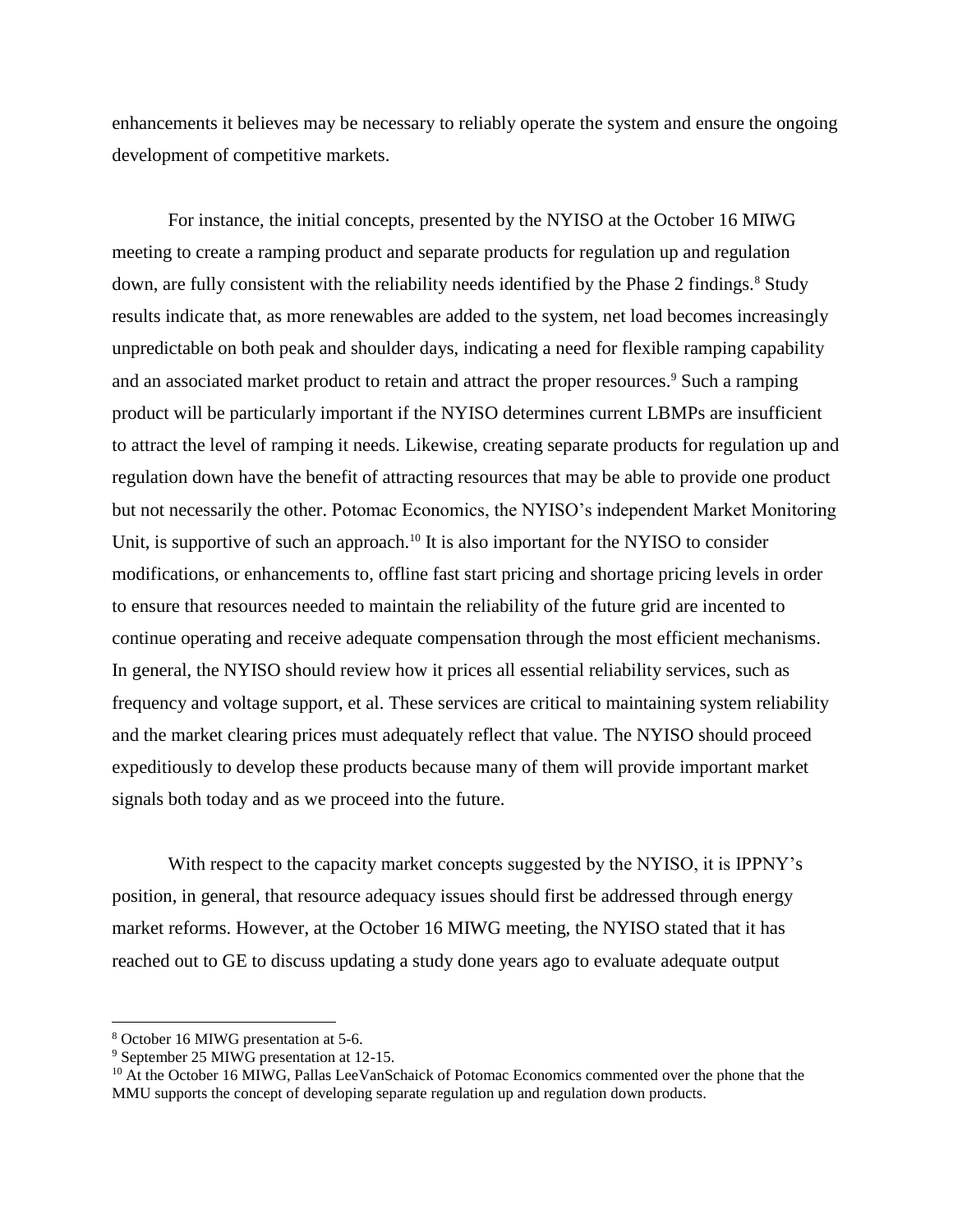duration requirements. As additional renewables make peak load significantly more variable, it is necessary to reexamine the current 4-hour requirement for capacity resources so that such resources can offer the NYISO's additional flexibility in their offers. IPPNY supports this effort and looks forward to providing additional feedback when more information is available.

Most concerning to IPPNY is the impact that state public policies are having, and will continue to have, on NYISO markets. Phase I of the IPP project is intended to address some of these concerns by incorporating a price of carbon into the NYISO's dispatch to incent resources to build in locations where the resulting carbon emissions displacement would be greatest. While this is a significant and needed improvement to the current market structure, IPPNY remains concerned that, if a carbon adder does not incent the level of new entry that is necessary to meet the State's public policy goals, the State will continue to provide incentives outside of the market, distorting market price signals and harming existing resources that are needed to maintain reliability. In our neighboring markets, ISO-NE and PJM are developing bifurcated capacity auction proposals to address this very concern. Unfortunately, the NYISO is precluded from discussing such approaches because it lacks a forward capacity market. While the opponents of a forward capacity market design often cite to the NYISO's previous studies of the cost-benefits of a forward market and its past determination that a move to such a market was "not warranted,"<sup>11</sup> the context for a reexamination today is very different than the environment in which the previous studies took place, as evidenced by the very existence of the IPP project itself and the results of the NYISO's Phase 2 efforts. In light of the dramatic changes the market has experienced recently, past forward capacity market analyses are no longer valid. Thus, now is the time to revisit the issue of whether a forward capacity market should be adopted by the NYISO.

Finally, it has been requested in multiple stakeholder meetings that it would be mutually advantageous to the NYISO and stakeholders if sections of the Market Assessment Whitepaper could be issued in the interim so that stakeholders can continue to provide useful feedback for incorporation in the final product. At last week's meeting of the MIWG, the NYISO confirmed a

<sup>11</sup> See *NYISO Capacity Market: Evaluation of Options*, prepared by Analysis Group, (May, 2015), at ES-8. [http://www.analysisgroup.com/uploadedfiles/content/insights/publishing/nyiso\\_capacity\\_market\\_evaluation\\_of\\_opti](http://www.analysisgroup.com/uploadedfiles/content/insights/publishing/nyiso_capacity_market_evaluation_of_options.pdf) [ons.pdf.](http://www.analysisgroup.com/uploadedfiles/content/insights/publishing/nyiso_capacity_market_evaluation_of_options.pdf)